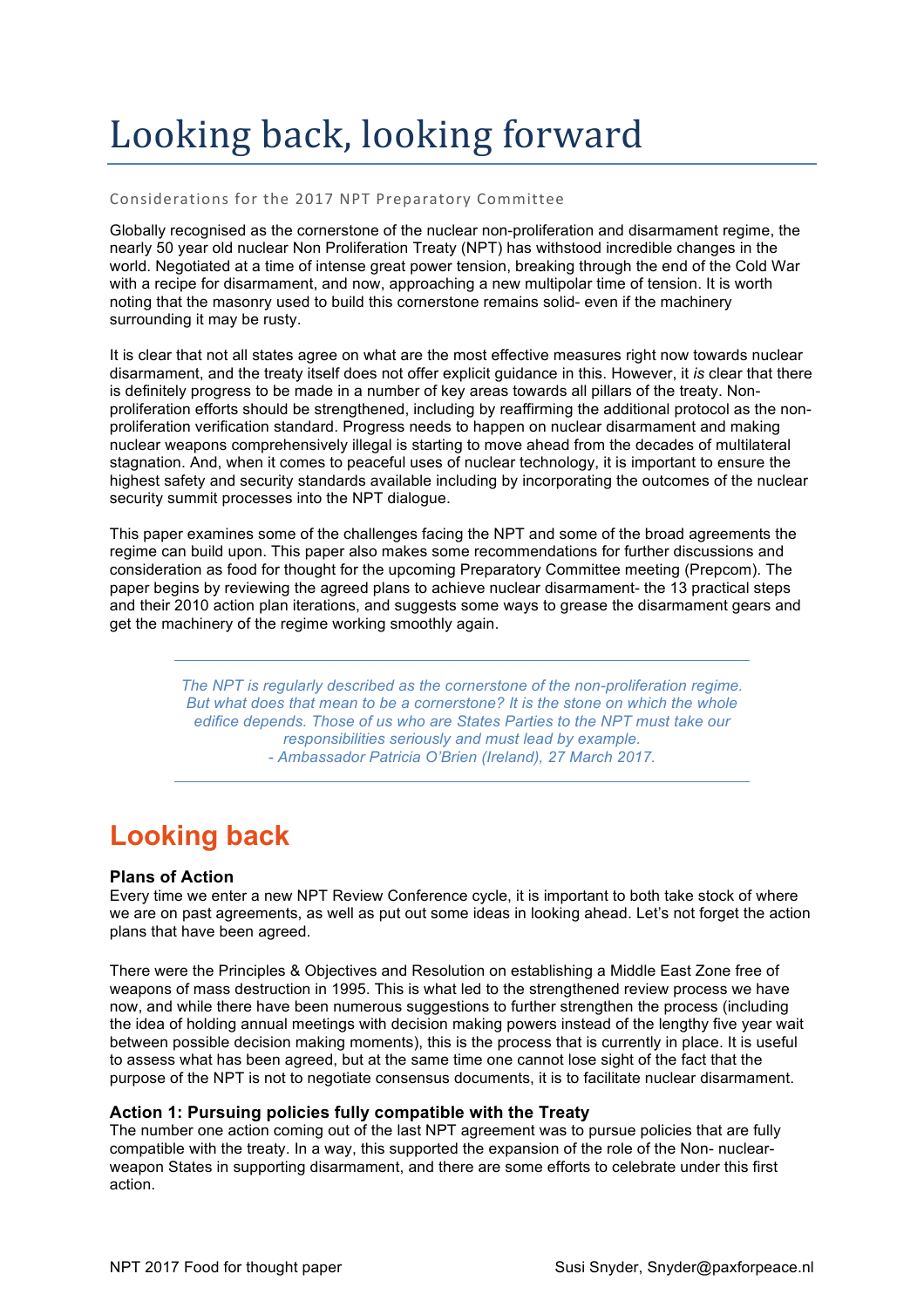Norway, Mexico and Austria held conferences to explore the humanitarian impact of any use of nuclear weapons. Following on from that Austria issued a national pledge to negotiate toward the prohibition and elimination of nuclear weapons. 123 votes were cast at the 2016 First Committee in favour of conducting these negotiations in 2017. They are in process now. The 130+ States participating in these negotiations should be applauded for taking their responsibilities under the 2010 NPT Action plan seriously, and furthering the objective of achieving a world without nuclear weapons.

There are, however, some States that should be chastised- those that rely on the nuclear weapons of others (NATO, Australia, Japan and the Republic of Korea to be precise). It is hard not to question whether they are still committed to nuclear disarmament, given their continued support for policies that are directly in contradiction to the objective of achieving a world without nuclear weapons, and the clear violation of agreed first action point from 2010.

2010 NPT members agreed *"To further diminish the role and significance of nuclear weapons in all military and security concepts, doctrines and policies*" 1 . Taking NATO as an example, this has not happened. Instead, NATO declared *"as long as there are nuclear weapons in the world, NATO will*  remain a nuclear Alliance."<sup>2</sup> This apparent disregard to the commitments made only a few months earlier is something that could have been rectified during the 2012 NATO Defence and Deterrence Posture Review, but wasn't. The July 2016 Warsaw Summit had the option of addressing this issue as well, yet it also reiterated that "*As long as nuclear weapons exist, NATO will remain a nuclear alliance*."<sup>3</sup>

The Warsaw Summit communiqué is also a demonstration of broader problems, and calls into question whether or not the Non- nuclear-weapon States members of NATO are still committed to the 2010 agreement. In Warsaw, NATO Heads of State and Government stated:

*NATO's nuclear deterrence posture also relies, in part, on United States' nuclear weapons forward-deployed in Europe and on capabilities and infrastructure provided by Allies concerned. These Allies will ensure that all components of NATO's nuclear deterrent remain safe, secure, and effective. That requires sustained leadership focus and institutional excellence for the nuclear deterrence mission and planning guidance aligned with 21st century requirements. The Alliance will ensure the broadest possible participation of Allies concerned in their agreed nuclear burden-sharing arrangements. <sup>4</sup>*

This demonstrates an elevation of the role of nuclear weapons across the Alliance and provides the political cover for the US plan to produce a new type of nuclear weapon (the B61-12) with new capabilities. It sends a signal that the US, and its allies, are perfectly comfortable raising the stakes and risking a nuclear confrontation in Europe. Considering the forward deployed US weapons are designed to be dropped by relatively short range airplanes, the citizens of NATO countries should be worried that the Warsaw communiqué put them back into the nuclear crosshairs (see map).

Retention, and even modernisation, of the B61 bombs currently stored in Europe will not result in the capability to use these weapons outside of the NATO alliance eastern boundaries. Currently, because of the range of the Dual Capability Aircraft assigned to drop these nuclear weapons, the most likely victims of any B61 use would be NATO citizens themselves. Removing the weapons from their forward deployment has a two-fold benefit. First, it is an action that shows sincerity & good faith in any offers of further disarmament negotiations, removing a big obstacle to talks. Second, it reduces the likelihood of use within alliance borders, preventing the possibility of a catastrophic humanitarian disaster and removing existing military targets.

<sup>2010</sup> NPT Review Conference Final Document, Action 5.

<sup>2</sup> 2010 NATO Strategic Concept, http://www.nato.int/strategic-concept/pdf/Strat\_Concept\_web\_en.pdf

<sup>&</sup>lt;sup>3</sup> 2016 NATO Warsaw Summit Communiqué, Issued by the Heads of State and Government participating in the meeting of the North Atlantic Council in Warsaw 8-9 July 2016, paragraph 53. Found at: http://www.nato.int/cps/en/hatohq/official\_texts\_133169.htm?selectedLocale=en<br>4 2016 NATO Warsaw Summit Communiqué, Issued by the Heads of State and Government parti

Council in Warsaw 8-9 July 2016, paragraph 53. Found at: http://www.nato.int/cps/en/natohq/official\_texts\_133169.htm?selectedLocale=en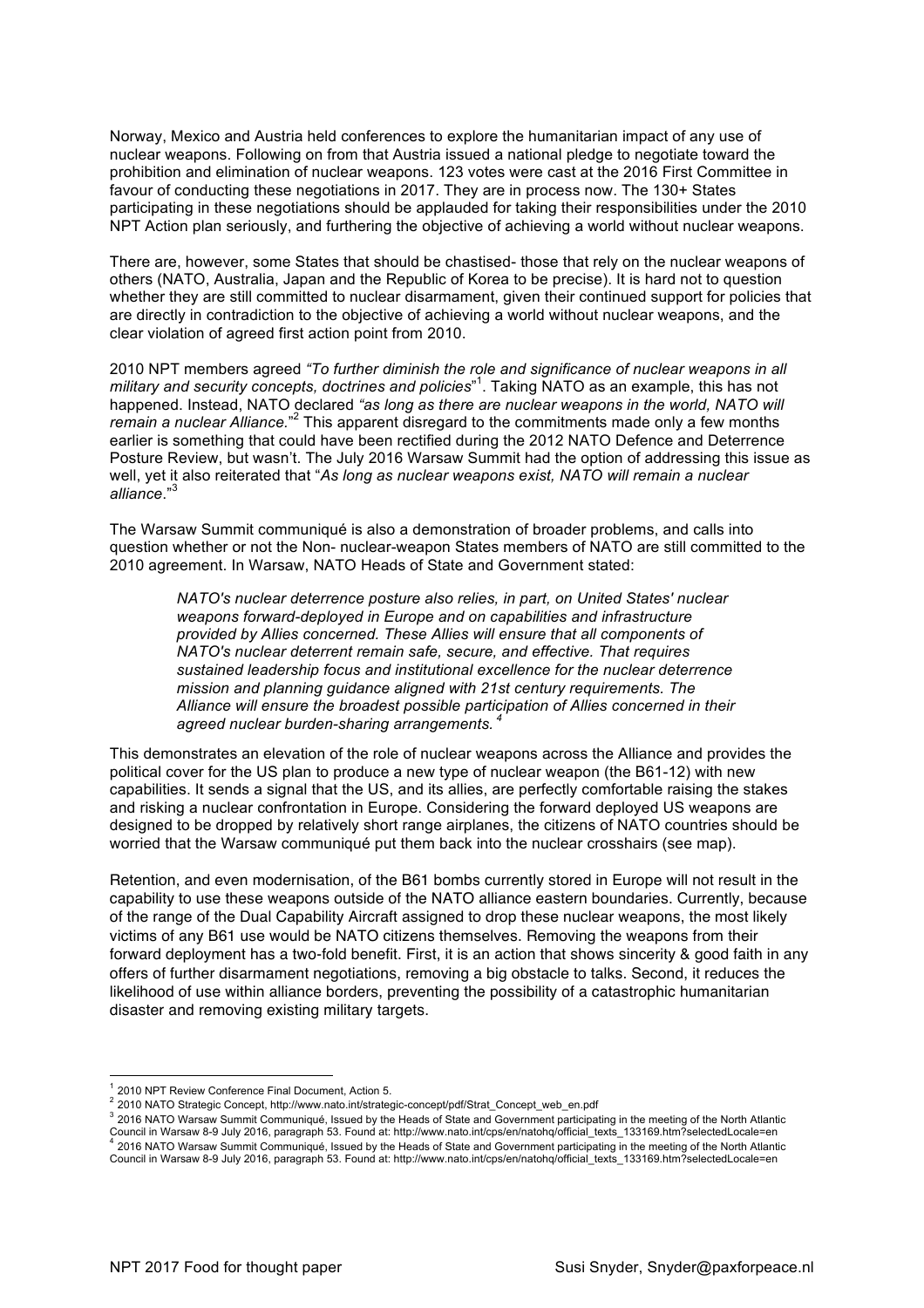

In the Russian Federation, the role of nuclear weapons has been elevated, justified as a counter to the conventional military superiority of the NATO alliance, while every one of the nuclear weapons states has committed significant financial resources to modernization of their arsenals.

# **13 Steps & the 2010 Action Plan**

In 2000, just after the treaty's indefinite extension, there was the profound agreement on the 13 Practical Steps towards nuclear disarmament. This consensus agreement took place at a different time in geopolitical relationships. Nevertheless, the plan of action was not fully implemented. As the 13 steps set the stage for the 2010 Action Plan, it is worth briefly looking back at the two of these together. Since the 13 steps were the disarmament framework the 2010 agreement was based upon, this brief review will focus go through those, noting how they were included in 2010.

# *Step 1/ Action 10: Entry into force of the Comprehensive Test Ban Treaty*

Given the current political realties, the entry into force of the CTBT is not going to happen very soon, despite calls from the international community for "early" entry into force. Of course calls should be made to encourage ratification by China, the Democratic People's Republic of Korea (North Korea), Egypt, India, Iran, Israel, Pakistan, and the US to allow the treaty's entry into force. The Action Plan (Action 12, 13, 14) made additional references to the CTBT, like reporting on activities to support EIF and supporting the CTBTO, and this is something all states can continue to do.

However, it is also good to take an honest look at what to do should the treaty never actually enter into force. One thing to consider is if an agreement by States at the Article XIV Conference, for example, could set up an independent task force to conduct on site inspections if, and where needed. There are other provisions of the treaty that are in limbo pending EIF but most of the independent monitoring system is in place and fully functional. The CTBTO is an amazing organisation advancing the benefits of the International Monitoring System capabilities beyond the creators initial imaginations, and what's really missing is the capacity for inspections. So, why not develop a work around while waiting for the political winds to align for the last few ratifications, and set up a task force. The technical expertise is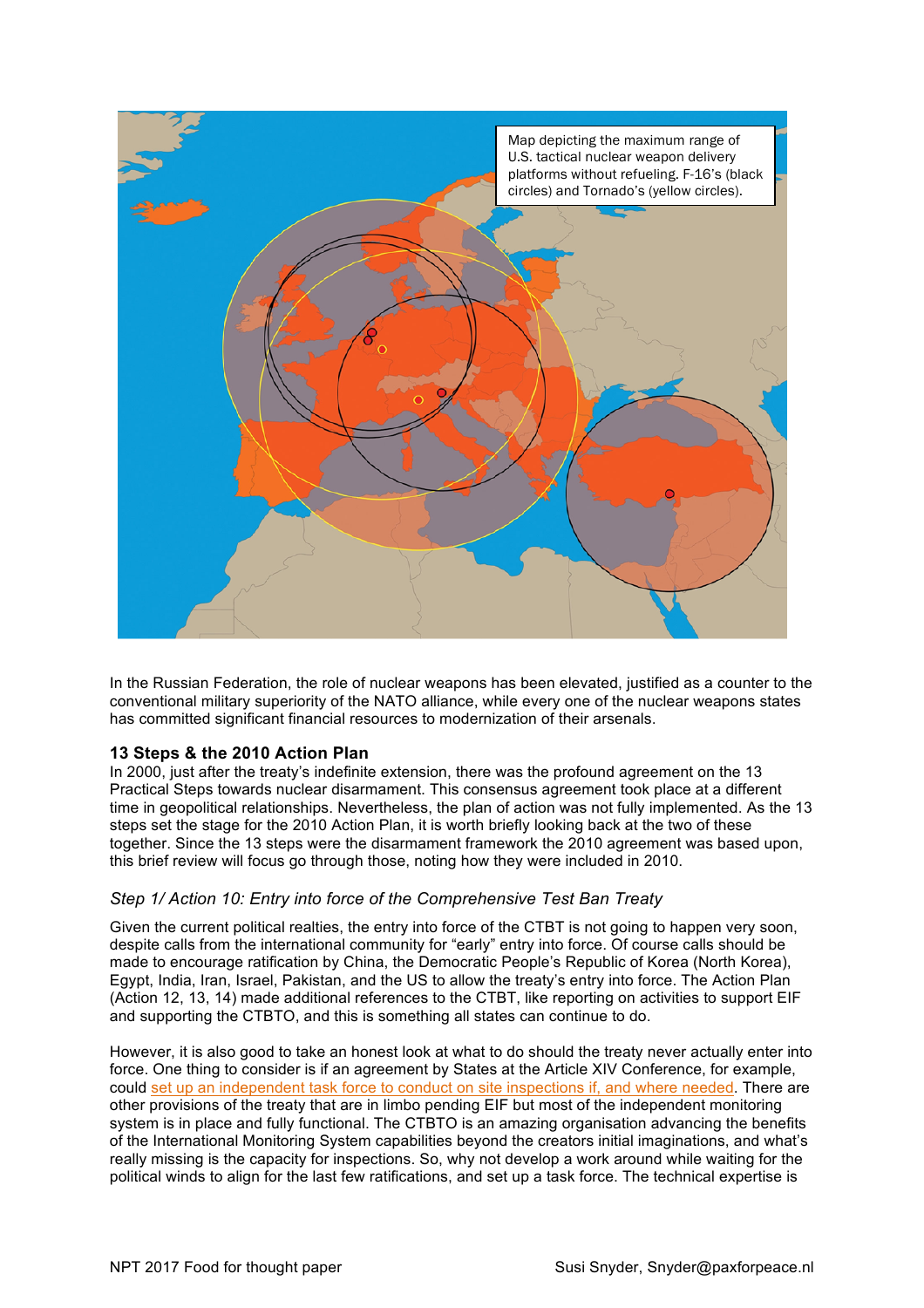useful and helpful to the overall disarmament and non-proliferation regime, and surely some of the wealthier CTBT champions can allocate the funding to make it happen.

# *Step 2/ Action 11: Nuclear test explosion moratorium*

To paraphrase the comedian Chris Rock: you shouldn't get credit for stuff you're supposed to do. While it's great that the nuclear-weapon States haven't done any full scale tests, it's a pretty low standard to hold them to. It was known from early days how deadly nuclear testing is, and yet the tests continued until the 1990s. There have even been some calls for a return to testing, especially since the new warhead modifications (like the B61-12) may be unpredictable. In all seriousness, no one wants to see another mushroom cloud or accidental vent of a full scale test. Maintaining the moratorium should be a given, and everyone should be able to agree that this is something worth supporting.

# *Step 3/ Action 15: Negotiate a Fissile Materials Treaty in the CD (within 5 years)*

Time, like the nuclear genie, isn't trapped in a bottle.<sup>5</sup> We can't deny the fact that the five year timeline set out in 2000 to negotiate a fissile materials treaty passed over a decade ago, just as we cannot deny that the knowledge of how to make nuclear bombs is out there. The recent agreement (A/RES/71/259) to set up another small group to negotiate the possibility of negotiations while the negotiating body designed for negotiations remains deadlocked for its second decade, is an attempt to rub the international community just the right way $<sup>6</sup>$  and get this treaty started.</sup>

To truly create and maintain a world without nuclear weapons a fissile materials treaty will make a significant difference, and it is positive that the issue hasn't fallen off the agenda. And while it was envisaged in the late 1990s as a way to stop the India and Pakistan arms racing, with new nuclear weapon doctrines, lowered thresholds for use, and new production of nuclear weapons getting set up across the handful of nuclear armed countries, maybe there will be a broader applicability to a future treaty even if it only deals with future production.

However, to really have an impact on disarmament and the creation and maintenance of a nuclear weapons free world, getting a handle on the stockpiles is an urgent concern. This is something that was woefully neglected in the whole nuclear security summit process- despite the calls from Brazil and 25 others to take a look at the 85% of global fissile material stocks designated for military purposes.

Future negotiated disarmament agreements will need to look at alternatives to the types of counting rules that currently apply in the START regime. It may be time to begin looking at disarming capabilities instead. A baseline for this will need to be a good accounting of existing stockpiles.

The nuclear-weapon States don't want to report this information, because it gives insight to those very capabilities (and also might reveal some vulnerabilities including the loss and theft of materials which may or may not have occurred). So, if they don't want to report to the global community as a whole, they should set up a group within the IAEA to take reports, and begin the accounting process. This could build off the experience of the Trilateral Initiative (see below). We all know that record keeping has been accidentally or intentionally sloppy when it comes to fissile materials, and reconstructing these records is going to take some time. Since negotiations are not going to be starting for at least a few more years, the nuclear-weapon States can get together some experts from the Agency and work together to get those records in order now. That would be a pretty good confidence building measure, and I'm sure that Non- nuclear-weapon States would contribute some expertise to be keep a role in the discussion.

## *Step 4/ Action 6: Set up a nuclear disarmament subsidiary body in the Conference on Disarmament*

As noted above, anything related to the Conference on Disarmament hasn't moved in a generation. That includes setting up a nuclear disarmament subsidiary body.

 <sup>5</sup> Apologies Jim Croce for the paraphrased lyric.

<sup>6&</sup>lt;br>6 Additional apologies to Christina Aguilera for the way this metaphor has turned out.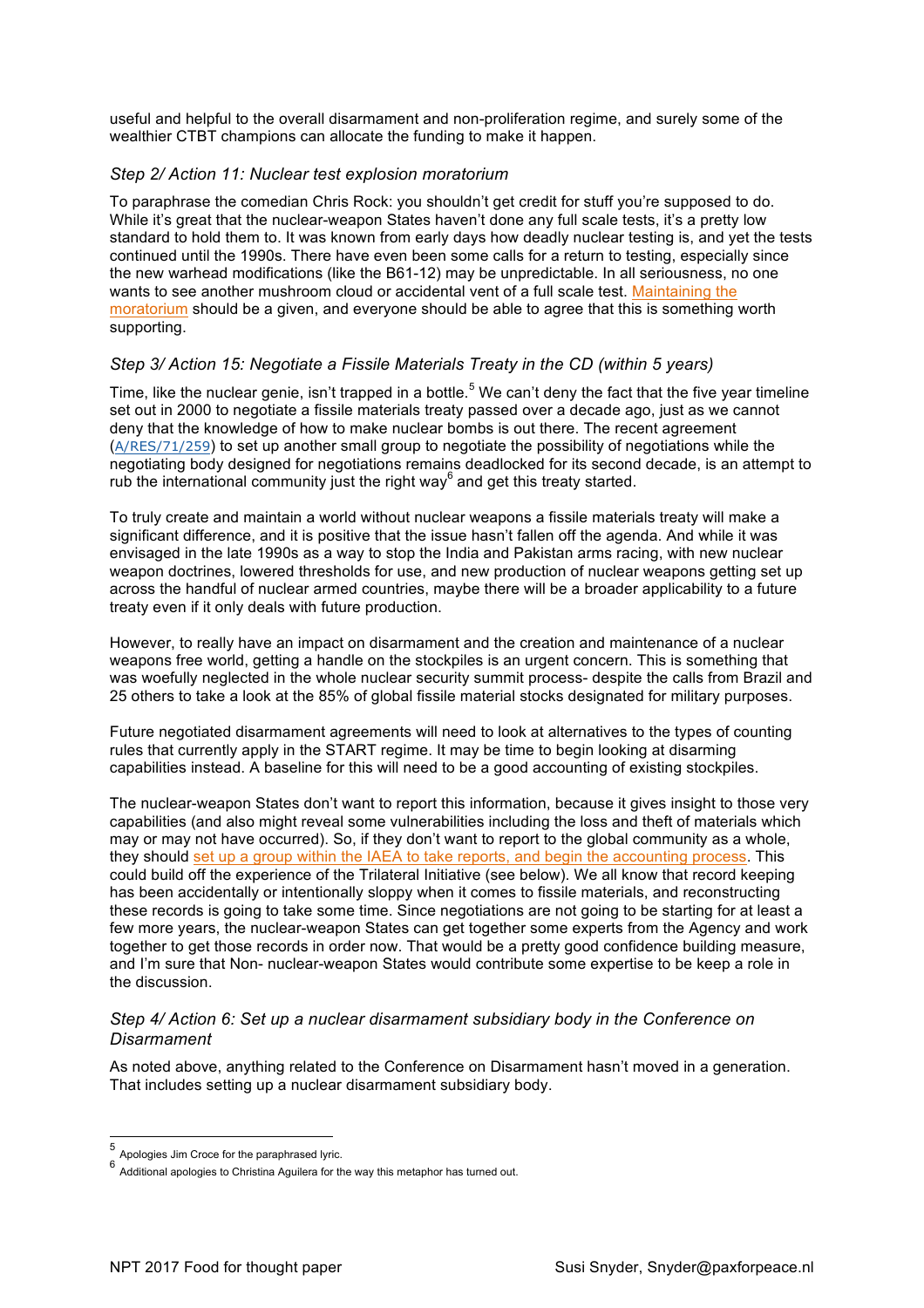However the CD is only 65 nations, and the UNGA put some democracy back into the nuclear disarmament question. The Open Ended Working Groups, in 2013 and 2015 were not a subsidiary body, but they did significantly advance nuclear disarmament discussion. They were open to for all states to participate in, including non NPT members. They contained thought provoking and stimulating discussions, and they even generated outcomes that are actually moving forward.

Of course not everyone supported the outcomes, but this Prepcom should celebrate the fact that a way to move beyond the blocked forums was developed, that all views were proportionally represented in the outcome of the OEWG and that there was a small step towards democracy in the nuclear disarmament debate.

# *Step 5/ Action 2: Maintain the principle of irreversibility*

The bilateral arms control agreements that have entered into force in the last couple of decades, the SORT and new START agreements, can be questioned in terms of their irreversibility. SORT has already been replaced, but new START is set to expire soon- having an expiry date on the treaty raises questions about irreversibility. New bilateral negotiations should return to this principle. States currently negotiating the nuclear weapons prohibition treaty would also be served by upholding this principle and ensuring there is no end-by date for the new nuclear weapon prohibition treaty. Additionally the International Partnership for Nuclear Disarmament Verification (IPNDV) should publish the results of the mapping exercise on verification capacity in all member states.

*Step 6/ Action 3: "An unequivocal undertaking by the nuclear weapon States to accomplish the total elimination of their nuclear arsenals leading to nuclear disarmament, to which all States parties are committed under article VI."*

The nuclear-weapon States need to recommit to the unequivocal undertaking, especially the commitment made in 2010 that outlined some parameters to implement it. There has only been a little bit of movement in the reduction of arsenals (though some movement is better than none at all). Also, some Non- nuclear-weapon States, especially those who are so afraid that a nuclear weapons prohibition will prevent them from holding the nuclear armed countries accountable to their Article VI commitments, need to take a hard look at how and where they are also supporting this unequivocal undertaking. Current policies and practices, including the direct technical upgrades supporting nuclear weapon modernisation taking place in some allied countries contradict an unequivocal undertaking. Suggesting that a country (or an alliance) will remain armed with nuclear weapons as long as nuclear weapons exist also sounds a lot like equivocating. All states have a responsibility to assert their commitment to the unequivocal undertaking. The nuclear-weapon States can demonstrate this by ending modernisation programmes designed to maintain nuclear weapon arsenals into the next century, and Non- nuclear-weapon States can stop helping them with these programmes and demand their accountability to the undertaking in all relevant forums.

# *Step 7/ Action 4: START II, III and preserving and strengthening ABM as "a cornerstone of strategic stability and as a basis for further reductions of strategic offensive weapons, in accordance with its provisions."*

A new START is needed- but maybe not the same way that it was perceived in the past. Is it time to look at ways to manage arsenal reductions that do not rely on counting the number of delivery vehicles? Instead, perhaps its time to revisit other ways of measuring arsenal reductions- like through an assessment of capacity. (Where capacity is not equivalent to yield, but perhaps instead to the number of deaths that would be attributed to the use of the weapon in a populated area). This could be a work around for the current plans wherein several nuclear armed countries are putting independently targeted multiple re-entry vehicles on the same missile. Those plans are putting countless lives at risk, and are detrimental to the strategic stability hoped for in this step & action.

Concerns about increased risk of nuclear weapons use have rallied governments to support all efforts, including indirect efforts, to reduce the likelihood of use and restrain arsenals. In the last several years a number of proposals have been put forward to reduce nuclear weapons (notably by the US after the conclusion of the latest START treaty), as well as proposals to restore arsenal superiority between both sides (notably the Russian proposal to resume talks on the Conventional Armed Forces in Europe (CFE) treaty). However, these bilateral efforts have not brought results.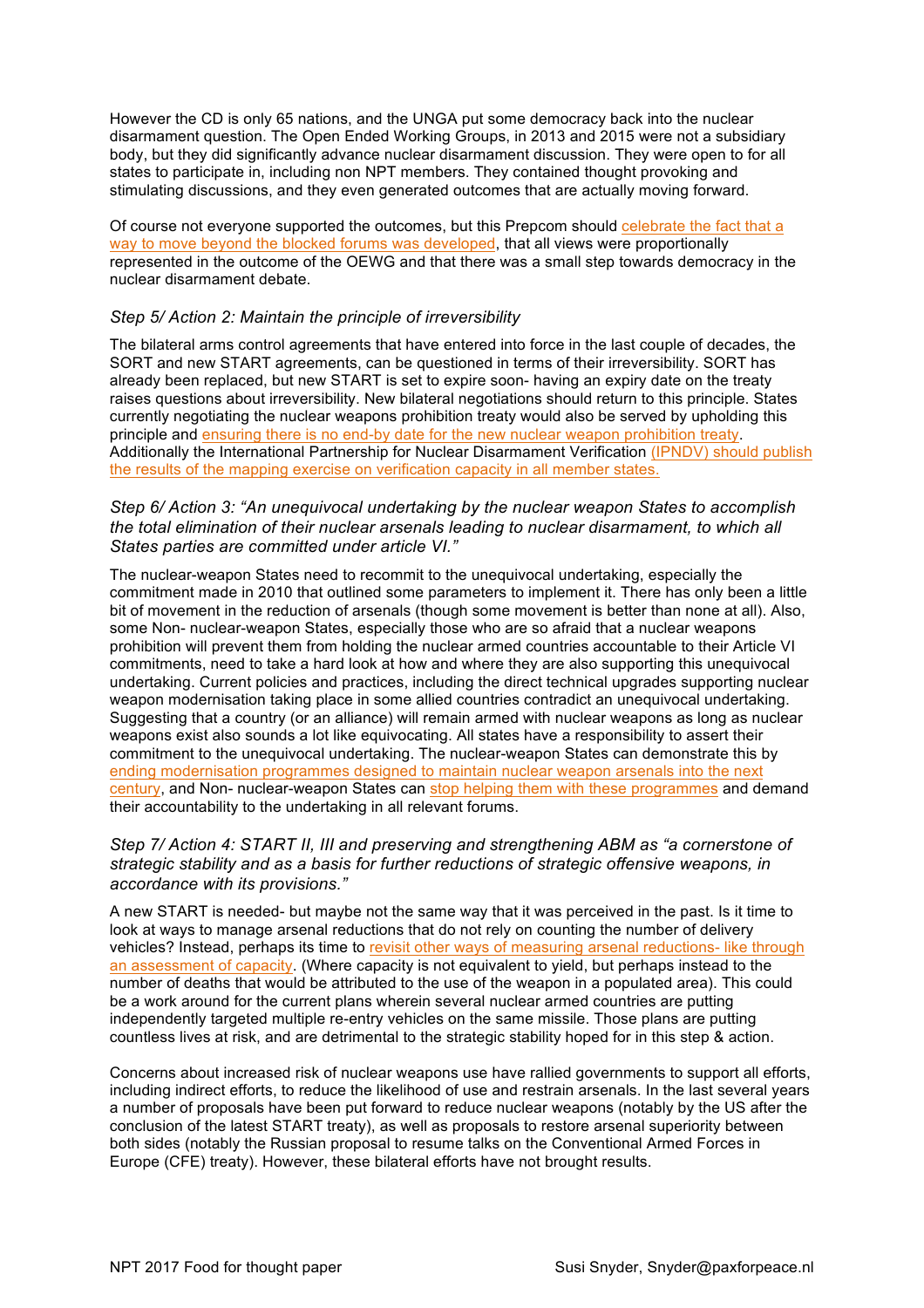Past experience shows that other actors can take the lead in addressing some of these issues, improving conditions for further bilateral discussions. These could take place in the context of existing forums (e.g. by reviving the NATO – Russia council, or at G7/8 meetings, or at the Organisation for Security and Cooperation in Europe (OSCE)), by raising concerns and proposals during the UN General Assembly, or by facilitating the creation of new norms outside traditional forums.

Non-nuclear armed countries have options to influence the nuclear armed states' reliance on nuclear weapons. They can show these countries that they believe nuclear weapons have no role in security arrangements by clearly stating their objection to the (threat of) use of nuclear weapons. The most structural way of doing this is by joining negotiations on a legal instrument prohibiting nuclear weapons for all.

# *Step 8: Trilateral initiative (US, Russia, IAEA)*

Everyone at the NPT should love the trilateral initiative. It was a brilliant proposal, and an idea that set the stage for significant additional work on verification questions. Even if there were concerns about asymmetrical disposition of plutonium. There is scope to build on this, including learning from the Norway- UK- VERTIC study has given a lot of help towards addressing the security concerns associated with foreign inspectors. The changed context of a world where nuclear weapons are comprehensively prohibited should also alleviate the security concern, besides if a state has actually made an unequivocal undertaking to eliminate all its arsenals, shouldn't it take the South Africa approach and just stop stressing over warhead design competitiveness? Alternatively, coming back to the technical verification concept that allowed the IAEA to measure classified forms of fissile materials is just a good idea.

Other nuclear-weapon States should be lining up to set up agreements with the IAEA based on the models developed during the brief Trilateral initiative times. Declaring stockpiles of fissile materials to the IAEA and putting them under strict international controls is a fantastic contribution to the principles of transparency, irreversibility, and verifiability. The other nuclear-weapon States should be clamouring to get in on this- especially if they want to provide a positive example of what they could eventually want to see in a fissile materials treaty.

# *Step 9/ Action 5: Things the nuclear-weapon States should do*

In 2000 there were six items on the list: unilateral reductions, increased transparency on capabilities, non- strategic nuclear weapon reductions, reducing operational readiness, reducing the role in security policies, and nuclear-weapon States engaging with each other to get to elimination. 2010 included reducing the risk of accidental use of nuclear weapons, and states agreed to address the question of all nuclear weapons regardless of their type or their location, instead of only focusing on strategic weapons.

A few of these things have seen some progress, the UK is lowering its numbers, and Russia and the US are still keeping up with the new START agreement (for now). But, there is a lot that just isn't happening, and in fact, there have been steps backwards from the earlier agreements.

#### Unilateral reductions

States should simply lower their numbers. It is simple, clear, and relatively easy for a state to do. Lowering numbers of delivery systems is one thing, but what would really help is for states to reduce the number of people they might potentially kill with nuclear weapons. So, for example, it's great that France is planning fewer weapons, but the fact that they're looking at increasing the ability to target those in a short range by developing cruise missiles is a problem. The Russian numbers are going down (though more as a result of the new START than unilateral decision making), but they are putting more warheads onto fewer missiles. Unilateral reductions cannot mean less missiles flying while still setting the stage for more people dying.

Reducing the risk of use, including lowering operational readiness and accident prevention The real threat of use of nuclear weapons is increasing, dramatically. Taboo against the use of nuclear weapons alone will not reduce these risks, de-alerting will help and de-coupling warheads from delivery systems are also a positive action. Those negotiating the new nuclear weapons prohibition treaty recognise the risk is increasing, and have referred to the need to explicitly prohibit use, under any circumstances, as a way to – at least- strengthen the norm and put some checks on the risky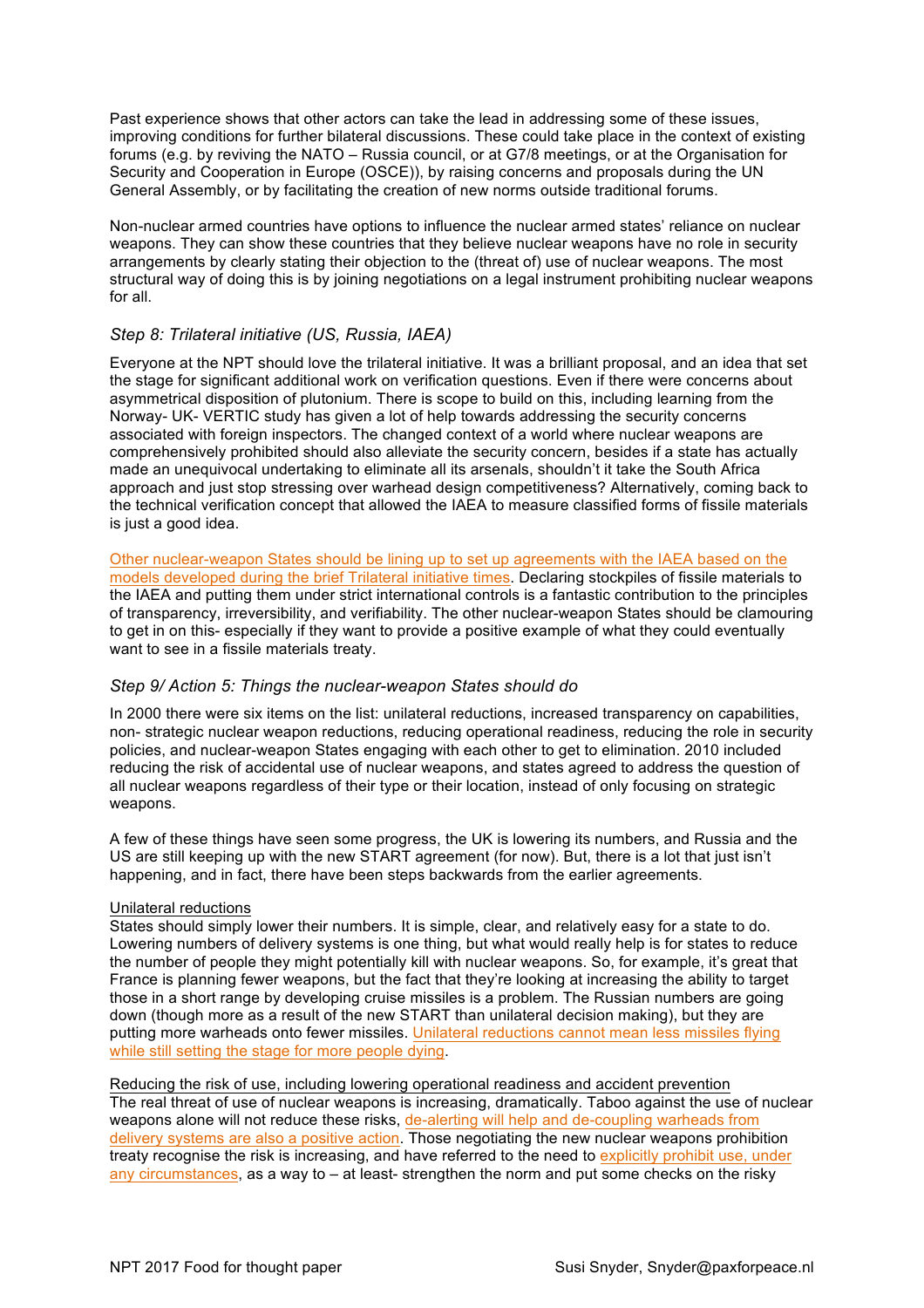business currently underway. The risks are increasing because the nuclear-weapon States and their allies are either lowering stated threshold for use in their doctrines, actually threatening use against one another, or continuing to conduct military preparations for use that are dramatically increasing tensions in already unstable regions. To truly reduce the risk of use, the usual de-alerting and decoupling suggestions still apply. So, however, does the need for all states to vehemently condemn actions that increase tensions, and increase risk. Activities including military exercises and parades, and flaunting of weapons that by design will violate international humanitarian law increase risk. Instead, its really time to start demanding allies, friends, enemies and fre-nemies quit the war-games that put billions of lives at risk and reinvest in the diplomatic resources necessary for peace and stability.

Another part of that risk is the increasing kill capacity being developed by all the nuclear armed states. These so – called "modernisation" efforts are reducing the threshold against use, and significantly reducing strategic stability. Some nuclear armed countries are even expanding their arsenals, and as the new Reaching Critical Will report on modernisation stated "*The "upgrades" in many cases provide new capabilities to the weapon systems. They also extend the lives of these weapon systems beyond the middle of this century, ensuring that the arms race will continue indefinitely*."

#### Reducing the Role of Nuclear weapons in security strategies or doctrines

As discussed above, NATO for one, has done the opposite of reducing the role of nuclear weapons in its doctrine. The same with the other nuclear-weapon States. It was earlier great power tensions that led to incredible breakthroughs (like the INF treaty at the height of the cold war, banning an entire class of nuclear weapons). Great power tensions are not a reason to escalate rhetoric or increase the role of nuclear weapons in security strategies, if anything they are the opposite.

#### Non Strategic nuclear weapon reductions or addressing all types of weapons

One can look back to the times of the first George Bush and think that was the hey-dey for non strategic nuclear weapon reductions. Back then, thousands of weapons were dismantled and taken off of deployment. Since that time however, the opposite is happening. The US is adding precision guided tail kits to increase accuracy of the B61 bombs now forward deployed in five NATO countries, making those weapons more attractive for use (even if their suggested range barely falls outside the alliance, see map above). And rumour has it that Russia has re-deployed sub-strategic weapons to Kaliningrad, as well as threatening to deploy Iskandar missiles.<sup>7</sup> The nuclear-weapon States need to reduce all types of all weapons, and the Non- nuclear-weapon States need to be helpful with non-strategic reductions by changing their current policies which allow for weapons modernisation, re-deployment and even pay for parts of the weapon capabilities. The NPT forbids assistance, the NATO host states in particular (Belgium, Germany, Italy, Turkey and the Netherlands) need to cancel the contracts that will allow all of their militaries (except Turkey) to deliver non-strategic nuclear weapons and instead look to get the weapons out of their territories. Democracy demands it.

#### Increasing transparency

Information about the US arsenal is much more readily available than the other nuclear-weapon States (it's why they are always on the hot seat). The other nuclear-weapon States have at least, made some reports available (see below on reporting). However, when it comes to transparency, a lot more can be done- and not just by the nuclear-weapon States. The Non- nuclear-weapon States, especially those who are involved in nuclear sharing agreements, should provide answers to parliaments about when and where they support the use of nuclear weapons. This first questionunder what circumstances are you willing to cause catastrophic humanitarian harm- is a starting point. Many Non- nuclear-weapon States can already answer that they are never willing to do so. Addressing questions of transparency can start with answering questions about what circumstances would justify violations of international humanitarian law and massive civilian casualties.

#### Nuclear-weapon States engaging with each other

The nuclear weapon States have a lot to do. Steps, action plans, practical approaches, no matter what its called, it is lot more than the outcome so car (the glossary). Since it is clear what other things the nuclear-weapon States need to do to create a world without nuclear weapons, the negotiated

 7 Richard Sisk. "Russia Threatens Massive Military Buildup to Counter US, NATO." Text. *Military.com*, June 15, 2015.http://www.military.com/dailynews/

<sup>2015/06/15/</sup>russia-threatens-massive-military-buildup-to-counter-us-nato.html.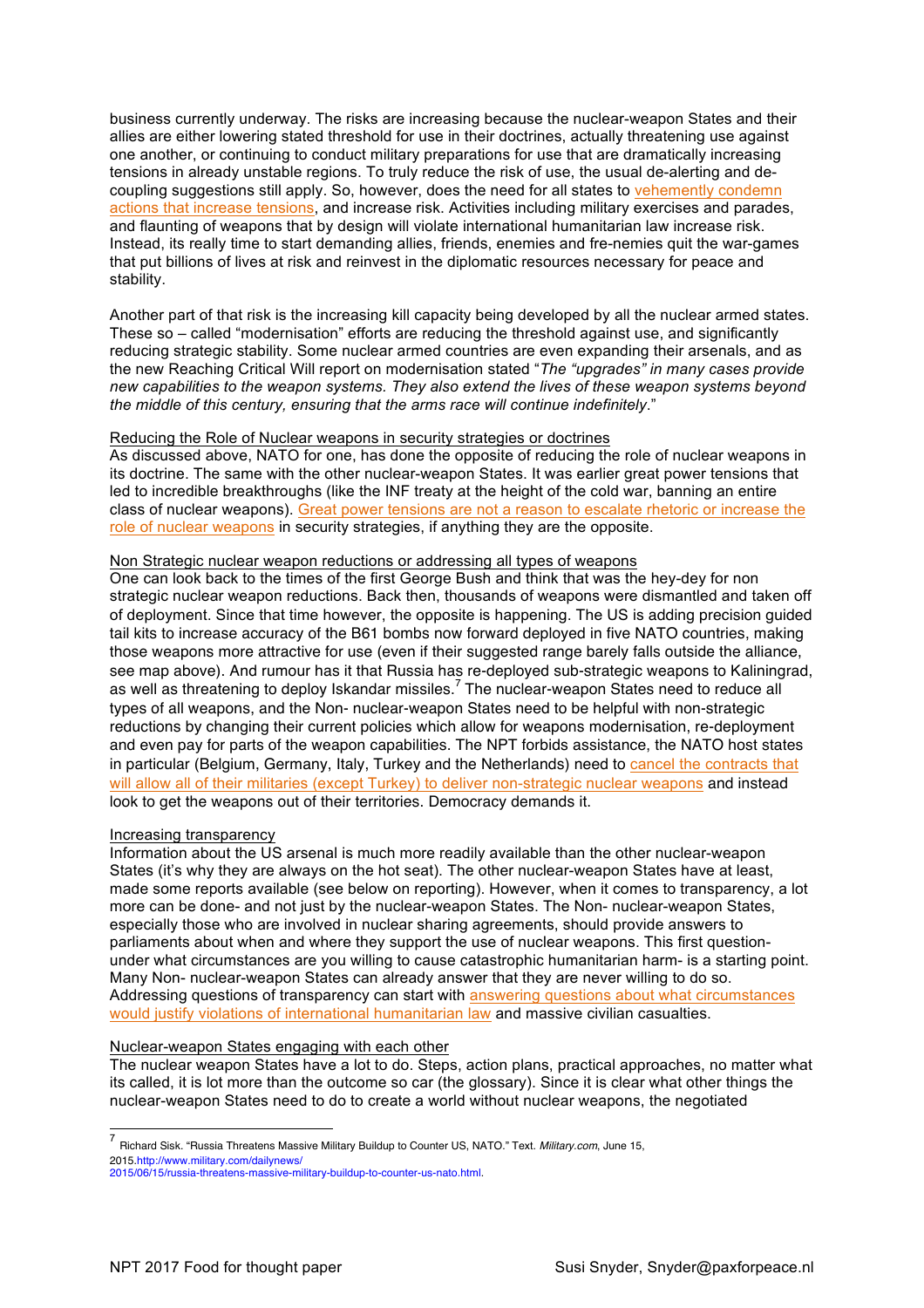agreement on the definitions in the glossary at least keep dialogues going, though they should open up to feedback from non-nuclear-weapon States. Nuclear-weapon States engagement can and should also take place on technical issues and it is logical to do so (for example with the IPNDV).

# *Step 10/ Action 16 & 17 & 18: Nuclear Weapon States putting excess fissile materials under IAEA controls*

As mentioned above in discussing the issue of the trilateral initiative, getting materials out of the production pathway for nuclear weapons is a good thing. The nuclear-weapon States, after claiming so much great success with the Nuclear Security Summit process, should look at the other 85% of weapons usable materials in the world and get them into the IAEA control. While it is clear that the nuclear-weapon States have more nuclear related facilities than other states, they should also be seeking to set the stage for future agreements with the Agency, beyond excess materials. They should be looking at how they will transform existing stocks of fissile materials either through nuclear energy programmes (as the Nunn-Lugar programme demonstrated was possible) or through other downblending and decommissioning activities. Then, since these states are such strong proponents of the Additional Protocol, it would be helpful for them to figure out now, how they will eventually enact Additional Protocol type agreements on all nuclear facilities. This would demonstrate a real commitment to nuclear disarmament.

# *Step 11: Reaffirmation of ultimate objective- general and complete disarmament*

Statements recommitting to the objective of general and complete disarmament as well as demonstrations of efforts in that direction (like ratification of disarmament treaties, reports on military expenditures, good faith participation in negotiations) are all avenues to take this issue forward. General and complete disarmament is not a utopian myth, and should not be treated as such. It is something States move toward every time they ratify a treaty prohibiting a weapon, or stop an arms sale because of its deadly human rights consequences. Statements are helpful to set the stage for actions, and given the discussions right now, some statements in this regard might help increase the global comfort level a bit more than the current rhetoric focused on strategic stability.

# *Step 12/ Action 20 & 21: Regular reporting*

It was recognised that enhanced transparency increases mutual confidence in non-proliferation and disarmament. As all nuclear-armed States were called upon to report on their implementation of the Action Plan at the 2014 Prepcom, the time is ripe to provide clear baseline data in order to accurately assess disarmament measures. However, the reports were not discussed. This Review Conference Cycle should consider setting up some times to explicitly discuss the reports that were received in the last cycle, assess whether they were sufficient, and ask for updated information.

It is not necessary for States to report all locations of their nuclear weapons, but it is important to set a baseline for disarmament by having an accurate count of how many nuclear weapons there are in total. In order to avoid potential problems associated with counting rules, the nuclear-armed States could simply present a total number of nuclear weapons and warheads they currently possess without going into detail about strategic vs. non-strategic (tactical) weapons. The Cold War policy of neither confirming nor denying the storage of U.S. nuclear weapons in Europe should also be ended. This would increase the level of accountability by providing a baseline for comparison in future reporting, so that reductions towards zero can be objectively assessed.

The Non-proliferation and Disarmament Initiative<sup>8</sup> suggestion of a standardized reporting form to demonstrate progress on the implementation of the commitments made during the 2010 Review Conference was a good recommendation. If NPT states parties as a whole are not interested in a direct dialogue on the reports submitted to the last conference, perhaps the NPDI will consider hosting a series of open - discussions.

<sup>&</sup>lt;sup>8</sup> Australia, Canada, Chile, Germany, Japan, Mexico, the Netherlands, Nigeria, the Philippines, Poland, Turkey and the United Arab Emirates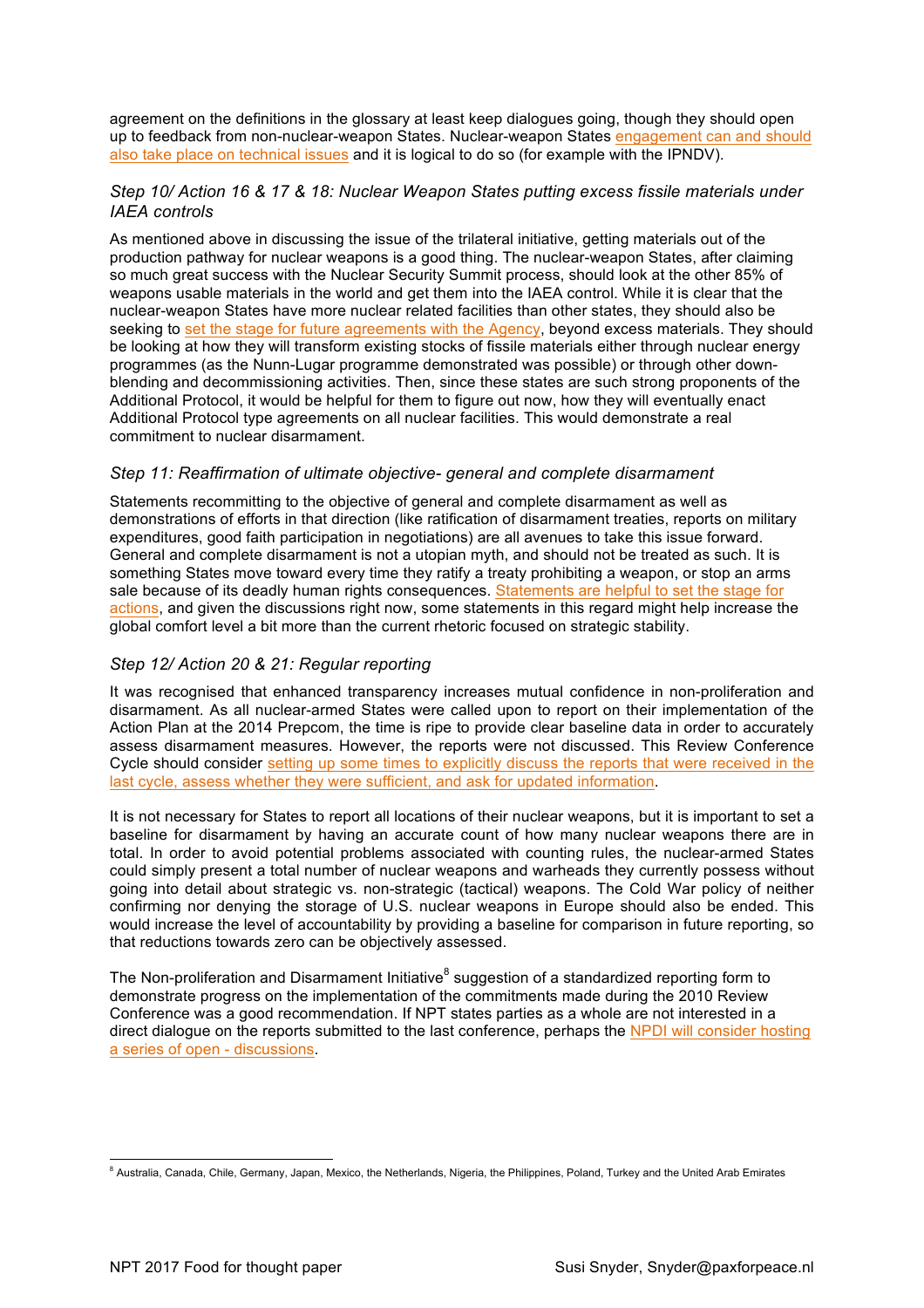# *Step 13/ Action 19: Further development of verification*

Progress on verification is being taken forward, through the IPDNV as well as through the Group of Governmental Experts established by A/RES/71/67. This GGE will meet in 2018 and 2019, and should be able to offer additional recommendations during this review cycle.

# *Other items from the 2010 Action Plan*

Security Assurances & Nuclear Weapon Free Zones, Action 7, 8 & 9

Negative security assurances are a stop-gap measure in place until disarmament happens. The give the impression that in some contexts (like when they're not pointed at me) it is okay to keep the capability to use nuclear weapons. At the same time, the States that have rejected nuclear weapons so completely deserve some assurance of their safety- or otherwise succumb to tantalising allure of nuclear weapon development that makes nuclear weapon possessors cling so tenaciously to their weapons. At the very least, the nuclear-weapon States should ratify the relevant protocols to nuclear weapon free zone agreements and remove the reservations and conditions some have in place.

## Disarmament Education

In Action 22 of the 2010 Final Document, all States were *"encouraged to implement the*  recommendations contained in the report of the Secretary-General of the United Nations (A/57/124) *regarding the United Nations study on disarmament and non-proliferation education, in order to advance the goals of the Treaty in support of achieving a world without nuclear weapons*."<sup>9</sup> States should seek opportunities to collaborate with civil society in this regard, and specifically take note of the efforts of the Ban All Nukes Generation (BANg), University of Darmstadt, and PAX who have experience organising student attendance to NPT meetings. States should provide funding for disarmament education as well, and ensure nuclear weapons issues are included in national curricula from an early age.

# **Looking forward**

# **The NPT in the current context: A reframed debate**

In the last several years there has been a shift in the global nuclear weapons discourse. The focus is on the impact of the weapons, as it was when the first battlefield use burned the image of cancerous mushroom clouds on the global psyche. This refocusing of the problem to nuclear weapons as weapons which by design cause indiscriminate, disproportional, and inhumane suffering has afforded an opportunity to revitalise the global nuclear weapons debate and start negotiations on a new legal instrument, a treaty prohibiting nuclear weapons leading to their elimination.

The 2010 nuclear Non Proliferation Treaty Review Conference, "*expresse[d] its deep concern at the continued risk for humanity represented by the possibility that these weapons could be used and the*  catastrophic humanitarian consequences that would result from the use of nuclear weapons." This agreement spurred action to further examine the potential impact of any use of nuclear weapons through a series of intergovernmental conferences, hosted in Norway (2013), Mexico (2014) and Austria (2014). The UN General Assembly decided, in December 2016, to start a process to negotiate a treaty to prohibit nuclear weapons leading to their elimination. Negotiations remain open to all countries and have democratized the deadlocked nuclear disarmament process by keeping the focus on the weapons.

During the first round of negotiations on the nuclear ban treaty in March, a significant majority of states referred to this new treaty as a way to strengthen the NPT. The ban treaty, considered by many to be an effective measure leading towards nuclear disarmament, will undoubtedly be discussed in this NPT cycle. While issues related to the nuclear ban treaty negotiations will undoubtedly arise during the NPT Prepcom, it is important to see these efforts as ways to implement the obligation to negotiate effective measures leading towards nuclear disarmament, and not as the end of the discussion. Since the treaty was extended in 1995, a lot of effective measures have been suggested, and a few were even

 <sup>9</sup> 2010 NPT Final Document